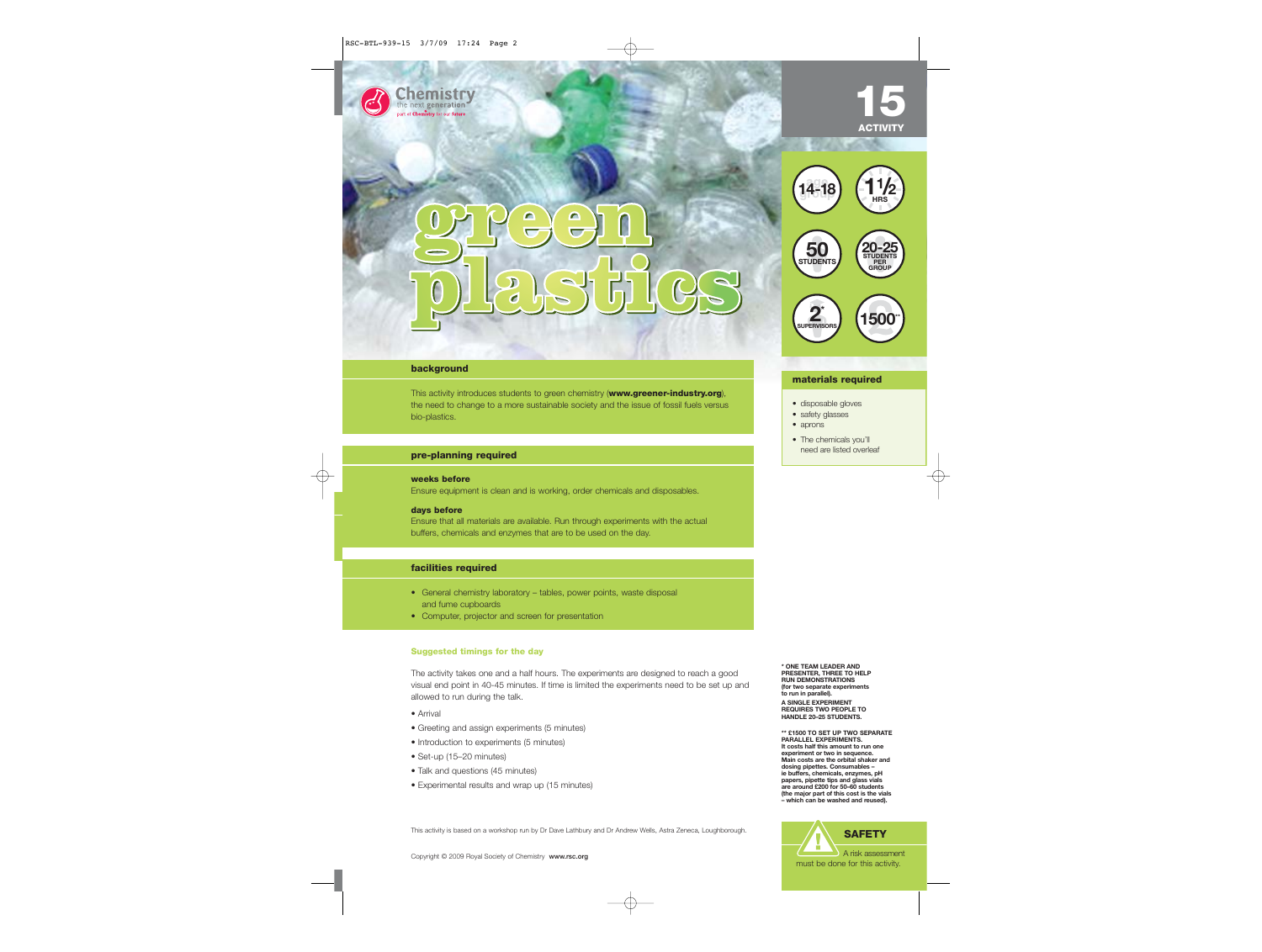#### **Chemicals required**

- Hydroxypropyl methyl cellulose mol wt 90,000 available from Sigma-Aldrich **www.sigmaaldrich.com**
- 0.1 N Phthalate buffer (pH4) available from Fisher Scientific **www.fisher.co.uk**
- pH 7, 0.1 N Phosphate buffer available from Fisher Scientific **www.fisher.co.uk**
- Benzonitrile available from Sigma-Aldrich **www.sigmaaldrich.com**
- Product, benzamide, and samples of polymers made from natural products (polylactides etc) – available from Sigma-Aldrich **www.sigmaaldrich.com**
- Cellulase 13L enzyme solution available from Biocatalysts
- **www.biocatalysts.com**
- An alternative enzyme product is Novozymes Celluclast 1.5L available from Sigma-Aldrich **www.sigmaaldrich.com**
- Nitrile Hydratse cells, product number 43.30 available from Codexis **www.codexis.com**

#### **Further information**

Visit the Royal Society of Chemistry website at **www.chemsoc.org/networks/learnnet/green/index2.htm** and **www.rsc.org/education/teachers/learnnet/green-chem.htm** for more information on green chemistry.



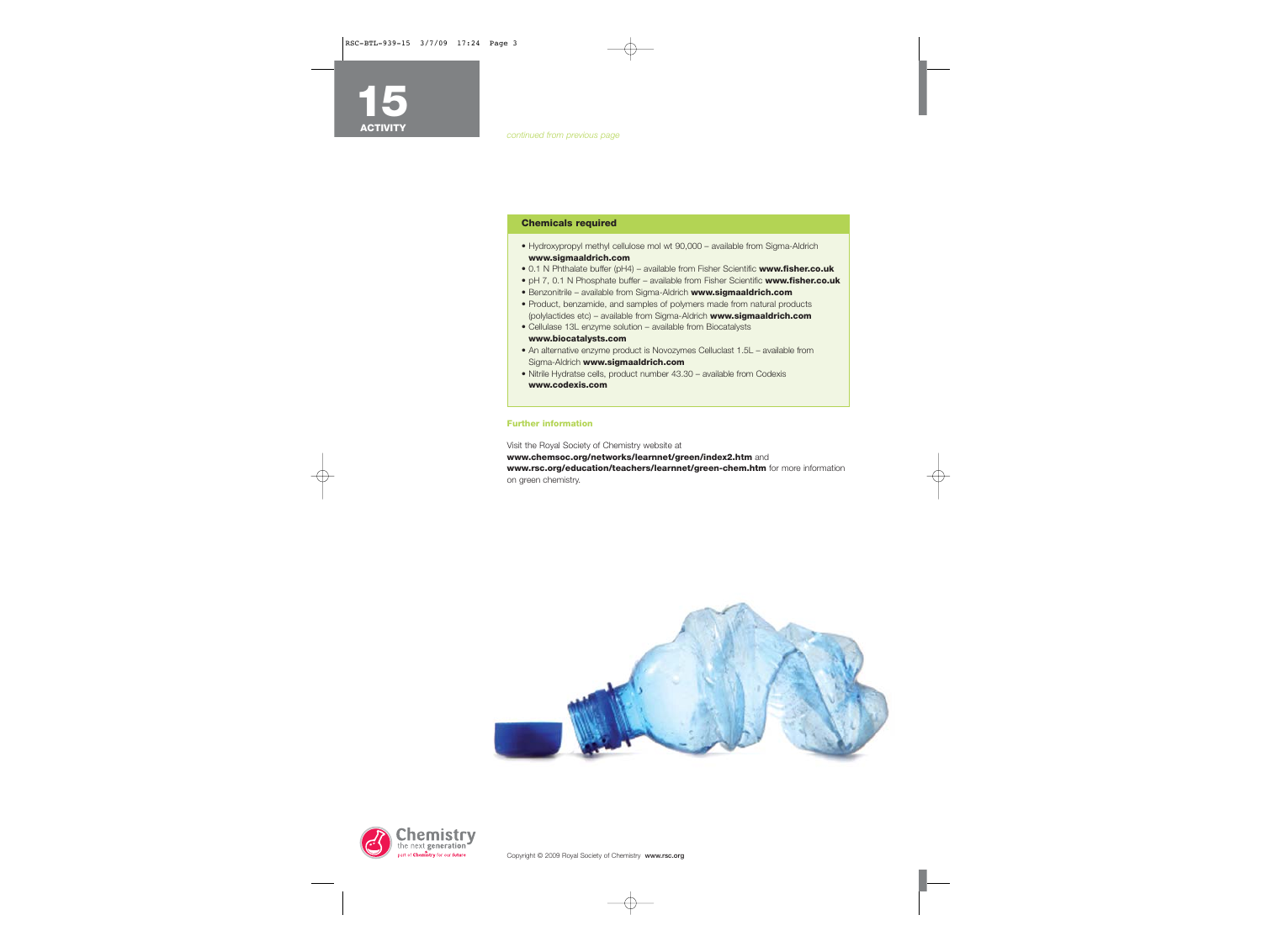# **green plastics**

Green chemistry is both the chemistry of the future and the chemistry of today. It is based on a number of principles that ensure that both processes and end products are clean and safe. Green chemistry aims to conserve both energy and raw materials. In practice, this means that 'green' processes are often cheaper than conventional methods. Some current processes are already 'green', and use of green chemistry is growing because it is environmentally friendly, and it is being encouraged by legislation and international agreements that aim to reduce pollution. One of the basic ideas of green chemistry is to prevent production of hazardous and polluting materials rather than producing them and then cleaning up.

#### **Green chemistry:**

- is safe;
- conserves raw materials and energy; and
- is more cost-effective than conventional methods.

#### **Approaches to making chemical processes 'greener' include:**

- redesigning production methods to use different starting materials;
- using different reaction conditions, catalysts, solvents etc; and
- using production methods with fewer steps.

So what are green plastics and why are they important for our future? At the moment a lot of plastics are made from petroleum. However, alternatives need to be found as fossil fuel resources are finite and alternative energy sources and ways of making materials such as plastics are needed. Also the world's resources are not used very efficiently and produce a large amount of waste material. Green plastics are vital in providing a biodegradable solution and minimising waste.

#### **There are very limited supplies of fossil fuels:**

- Gas 75 giga tons, 45 years
- Coal 925 giga tons, 100 years
- Oil 120 giga tons, 25 years

Plastics and polymers are all around us and are hugely important in our everyday lives. In 2000 the world production of plastics was 150 million metric tons. By 2010 this will have risen by 5.5% to 256 million metric tons. In 2000 the value of this business was \$265 billion and the estimate for 2010 is \$365 billion.

This cannot be maintained. The world population is approximately 6.7 billion and this is projected to stabilise at 10–15 billion with a five to six fold increase in demand for commodities such as chemicals and materials along with a four fold increase in energy demand. It is vital that sustainable 'green' processes and products continue to be developed.